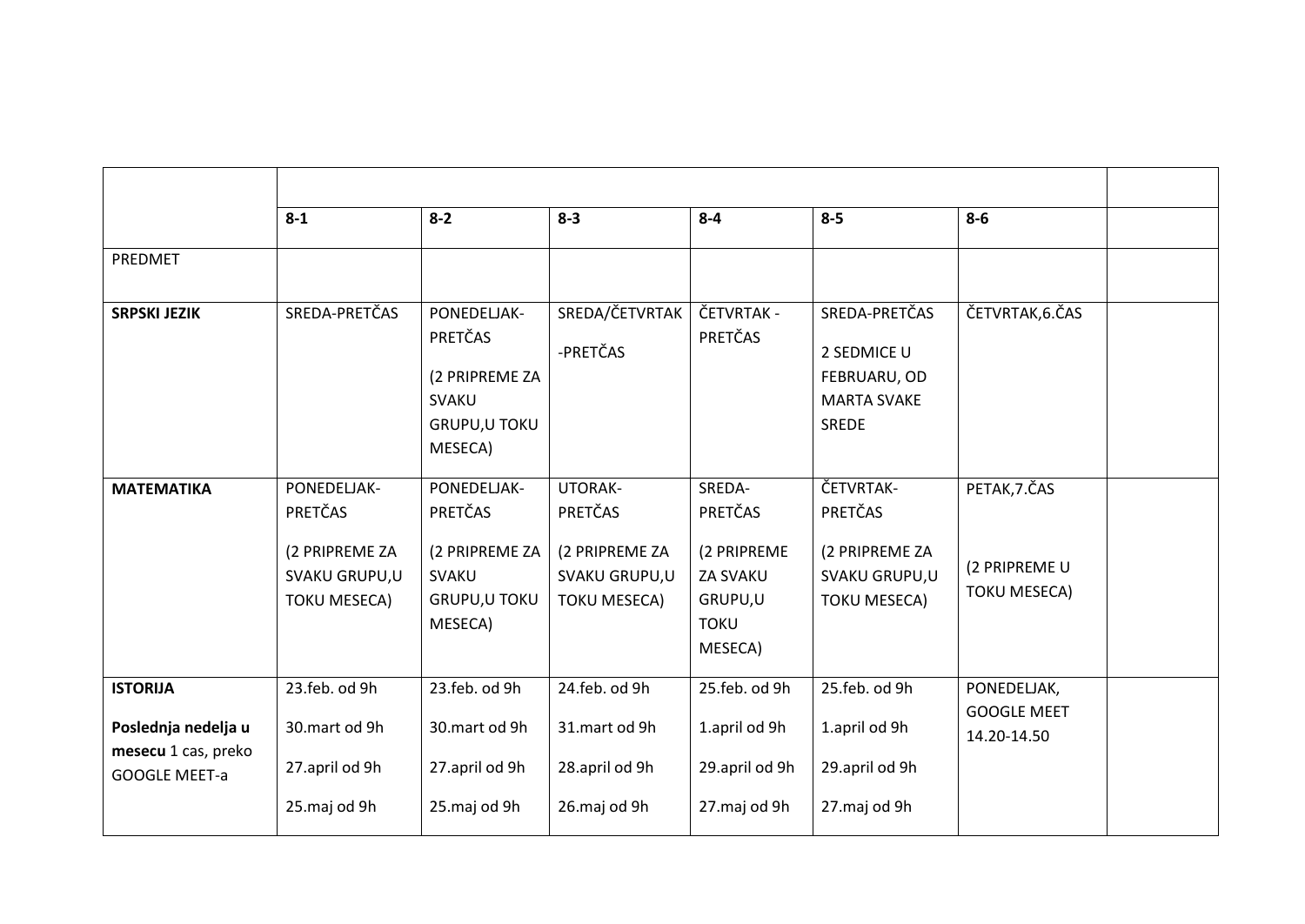| GEOGRAFIJA*          | FEBRUAR: 8. (OD       | FEBRUAR: 8.           | FEBRUAR: 9. (OD       | FEBRUAR: 9.          | FEBRUAR: 9.           | UTORAK, GOOGLE   |  |
|----------------------|-----------------------|-----------------------|-----------------------|----------------------|-----------------------|------------------|--|
|                      | 8h)                   | $(2.\text{\r{C}}AS)$  | 8h)                   | $(2.\text{\r{C}}AS)$ | $(3.\text{ČAS})$      | MEET 18.30-19.00 |  |
| *JEDAN ČAS           |                       |                       |                       |                      |                       |                  |  |
| MESEČNO PREKO        | MART: 8. (OD 8h)      | MART: 8.              | MART: 9. (OD 8h)      | MART: 9.             | MART: 9. (3.ČAS)      |                  |  |
| <b>GOOGLE MEET-a</b> | APRIL: 12. (OD 8h)    | $(2.\text{\r{C}}AS)$  | APRIL: 13. (OD        | $(2.\text{\r{C}}AS)$ | APRIL: 13. (3.ČAS)    |                  |  |
| U JUNU PO 2 ČASA, 3  |                       | <b>APRIL: 12.</b>     | 8h)                   | APRIL: 13.           |                       |                  |  |
| <b>SEDMICE</b>       | MAJ: 17.(OD 8h)       | $(2.\text{\r{C}}AS)$  | MAJ: 18.(OD 8h)       | $(2.\text{ČAS})$     | MAJ: 18. (3.ČAS)      |                  |  |
| ČASOVI POČINJU OD    |                       | MAJ: 17.              |                       | MAJ: 18.             |                       |                  |  |
| 8.00 PAUZA IZMEĐU    |                       | $(2.\text{ČAS})$      |                       | $(2.\text{ČAS})$     |                       |                  |  |
| ČASOVA JE 5 min.     |                       |                       |                       |                      |                       |                  |  |
|                      |                       |                       |                       |                      |                       |                  |  |
| <b>BIOLOGIJA</b>     | OD 12.00h             | OD 10h,               | OD 10 h, GOOGLE       | OD 12.00h            | OD 10h, GOOGLE        | ČETVRTAK, 7 ČAS: |  |
|                      | <b>GOOGLE MEET:</b>   | <b>GOOGLE MEET:</b>   | MEET:                 | <b>GOOGLE</b>        | MEET:                 |                  |  |
|                      |                       |                       |                       | MEET:                |                       | 11.2.            |  |
|                      | <b>FEBRUAR: 9.23.</b> | <b>FEBRUAR: 1.22.</b> | FEBRUAR: 2. 8.        |                      | FEBRUAR: 3.7.         | 25.2.            |  |
|                      | MART: 9.23.           | MART: 1.15.           | MART: 8. 22.          | FEBRUAR: 11.<br>25.  | MART: 3.24.           |                  |  |
|                      |                       |                       |                       |                      |                       | 11.3.            |  |
|                      | APRIL: 13. 27.        | APRIL: 5. 19.         | APRIL: 12. 26.        | MART: 11. 25.        | APRIL: 7.21.          | 25.3.            |  |
|                      | MAJ: 11. 25.          | MAJ: 10. 24.          | MAJ: 11. 31.          | APRIL: 15. 29.       | MAJ: 12. 26.          | 15.4.            |  |
|                      |                       |                       |                       |                      |                       |                  |  |
|                      |                       |                       |                       | MAJ: 13. 27.         |                       | 29.4.            |  |
| <b>FIZIKA</b>        | OD 11H, GOOGLE        | OD 10.30-             | OD 11.05-             | OD 11H,              | OD 11H, GOOGLE        | ČETVRTAK, 7 ČAS: |  |
|                      | MEET:                 | 11.00h, GOOGLE        | 11.35h, GOOGLE        | <b>GOOGLE</b>        | MEET:                 |                  |  |
|                      |                       | MEET:                 | MEET:                 | MEET:                |                       | 4.2.             |  |
|                      | <b>FEBRUAR: 1.17.</b> |                       |                       |                      | <b>FEBRUAR: 3.19.</b> |                  |  |
|                      |                       | <b>FEBRUAR: 9.23.</b> | <b>FEBRUAR: 9.23.</b> | FEBRUAR: 2.          |                       | 18.2.            |  |
|                      | MART: 1.15.           |                       |                       |                      | MART: 3.17.           |                  |  |
|                      |                       |                       |                       |                      |                       |                  |  |